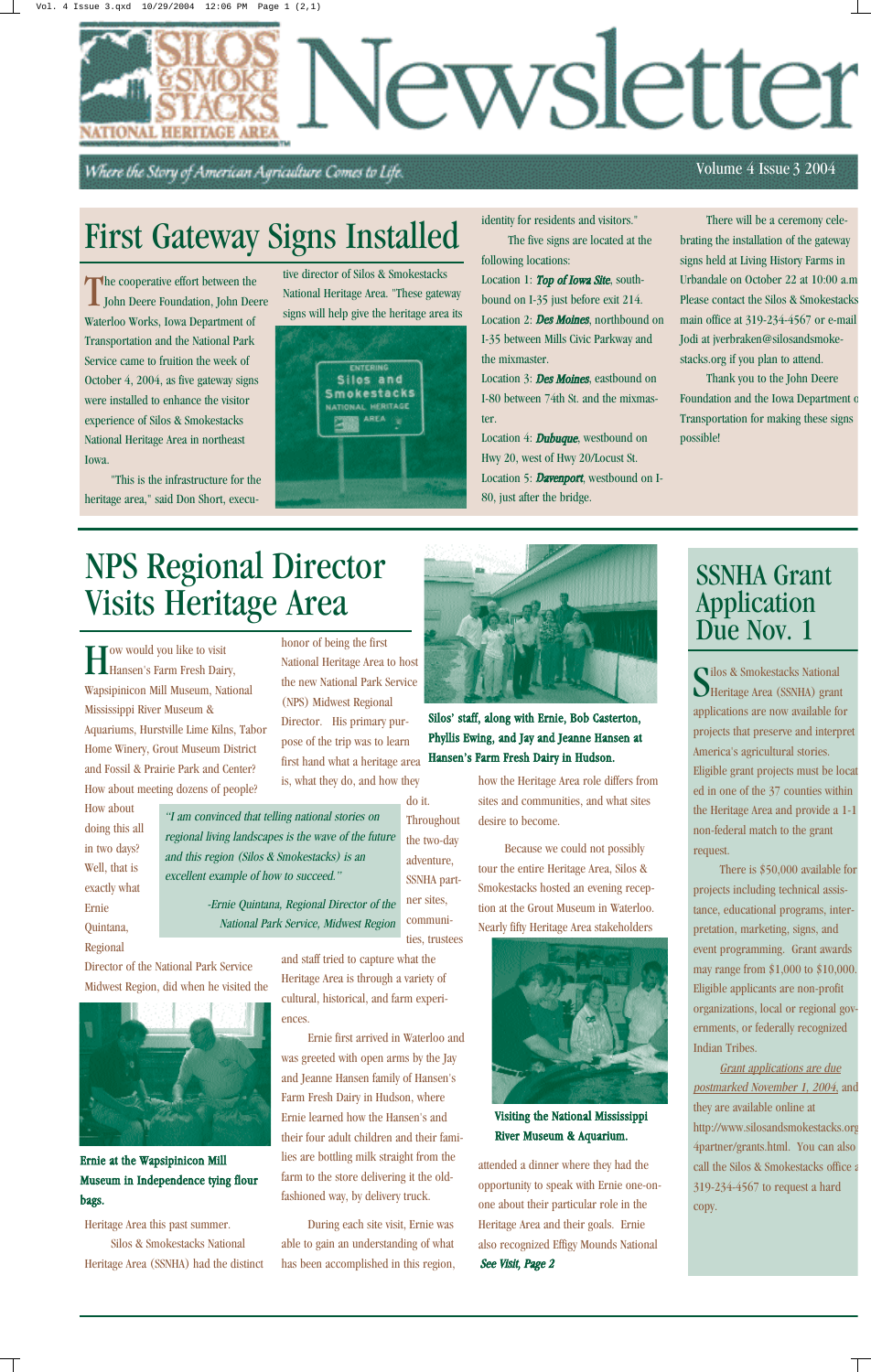Monument and Herbert Hoover National Historic Site each with the National ADA Accessibility Award. Out of a nationwide competition only two awards were given, and they were to sites in the Midwest Region, who happen to both be in Iowa! Congratulations to our Iowa National Park Service partners!

Upon his leave, Ernie commented, "I am convinced that telling national stories on regional living landscapes is the wave of the future and this region is an excellent example of how to succeed."

When we asked Ernie about his visit to the Heritage Area he said, "I am impressed with the warmth, dedication and enthusiasm displayed by everyone I met. The regional stories are rich with spirit, determination and a willingness to work hard, traits that I saw in every handshake, exhibit and demonstration. The National Park Service, especially the Midwest regional office, is honored to

The statewide World Food Prize celebration will be held throughout the month of October, called Harvest Festival. The festival honors the work of Dr. Norman Borlaug and his efforts to end hunger. The following events sponsored by Heritage Area sites will celebrate agriculture, food production, the environment, hunger and the humanitarian legacy of individuals like Dr. Norman Borlaug, former President Hoover, and former Vice President Wallace: Ackley, Iowa. Farmers Market, Oct. 4 at 5 p.m.; Harvest of Artists, 10 a.m. - 4 p.m. Oct. 5-10; and Motor Iowa 1000,

> work side-by-side with residents who are preserving, conserving and uncovering hidden stories along the landscapes known as Silos & Smokestacks. Please pass on my sincere thanks to everyone who opened their homes, sites, stories and time to assure that I gained a strong understanding of the challenges, successes and future plans for Silos & Smokestacks National Heritage Area. I am only sorry I did not have time to meet more of the partners and friends of the region."

A special thanks to Sue Pridemore for her assistance in making Ernie's visit possible. Also thank you to the many folks and sites that helped make Ernie's visit special.

11 a.m. - 1 p.m. Oct. 5. 641-847-2191. Froelich Foundation for the Preservation of Farm Tractor History. Tours

The Travel Industry Association of America (TIA) has selected a Silos & Smokestacks National Heritage Area (SSNHA) program for recognition in the Cultural Heritage category for its annual Odyssey Awards. Each year at TIA's Marketing Outlook Forum, The Odyssey Awards are presented to organizations representing the best of emerging trends in the industry.

11 a.m. - 5 p.m. every weekend in October. 24397 Froelioch Road, McGregor, 563-536-2841.

#### Gilbertson Conservation Education Area.

Country Heritage Community Maize Maze, noon - 8 p.m. Wed-Sun through October 31. 22580 A Ave., Elgin, 563- 426-5740.

#### National Czech & Slovak Museum &

Library. Roma Rising Photography Exhibit, open daily in October in Laska Gallery. 30 16th Ave. SW, Cedar Rapids, 319-362-8500.

Plum Grove Historic Home. Exhibit: Plum Grove Farm 1844-1943: 100 Years of Life in a Changing Society. Wed-Sunday 1 p.m.-5 p.m. through Oct. 31. 1030 Carroll St., Iowa City, 319-351- 5738.

#### State Historical Society of Iowa.

Recognizing Laureate Scholars, Oct. 15. 600 E. Locust, Des Moines, 515-281- 6412.

\*Silos & Smokestacks is a mber of Leave a Legacy

Wallace House Exhibit Corn Belt Leaders-Iowa's Four Secretaries of Agriculture, 1897-1940" exhibit opening Oct. 19. 756 16th St., Des Moines, 515- 243-7063.

Silos & Smokestacks had another<br>Successful booth at the 2004 Iowa **Iilos & Smokestacks had another** State Fair in the Iowa Tourism Building. A big thanks goes to the 42 volunteers who helped staff the booth and to the sites who provided trivia and donated prizes.

#### Silos & Smokestacks National Heritage Area

America's agricultural heritage is shared daily through Silos & Smokestacks National Heritage Area partnerships and activities that celebrate Iowa's land, people and communities. It is a story of the unique timing, resources, culture, and cooperative efforts that combined to shape Iowa's agricultural experience. It relates Iowa's agricultural role in America's rise to global significance. The story is of opportunity, challenges, and the belief that each individual can make a meaningful difference that provides new opportunities!

Your financial support is needed to preserve and celebrate Iowa's compelling agricultural story. Each dollar you gift to Silos provides needed leverage for additional federal funding to preserve and share Iowa's rich agricultural heritage. Share the legacy that lives on in N.E. Iowa's land, farm, and communities!

**Annual Giving Levels** (check which apply) Platinum Leaders (\$10,000 & above) Gold Cultivators (\$5,000-\$9,999) Silver Sustainers (\$1,000- 4,999) Bronze Supporters (\$51-\$999) Friends of Silos & Smokestacks (\$50 & under) I am interested in learning how I can support Silos & Smokestacks  $\text{in}$  my will (estate gift)\*

### Your Support is Needed

Living an Iowa Farm Experience Tours (LIFE Tours) was recently chosen as a finalist in the competition for this prestigious award. LIFE Tours

offers the opportunity for their groups to experience modern agriculture in all its diversity and complexity. Travelers on the coaches may visit a 1000-head dairy operation, tour an implement dealership, hand feed live buffalo from a wagon, enjoy a meal in a farmhouse, tour a restored 19th century round barn, buy a painting at a farm-based art gallery, or walk through heirloom vegetable gardens. The LIFE Tours program will be featured in a display of finalists at this years Marketing Outlook Forum in Phoenix this October.

### LIFE Tours Finalist for TIA Award

# World Food Prize Harvest Festival includes Heritage Area Events

Visit, continued from pg 1



Visiting Hurstville Lime Kilns in Maquoketa.

with a planned gift (annuity, trust, IRA, Insurance)\*

Amount Enclosed: Names:

| $\mathbf{r}$ .          |
|-------------------------|
| Address:                |
|                         |
| State:                  |
|                         |
| Email: <u>_________</u> |
| Signatures(s):          |
|                         |
| Date:                   |

Make checks payable to: Silos & Smokestacks Nat'l Heritage Area PO Box 2845 Waterloo, IA 50704-2845



#### Heritage Area Represented at State Fair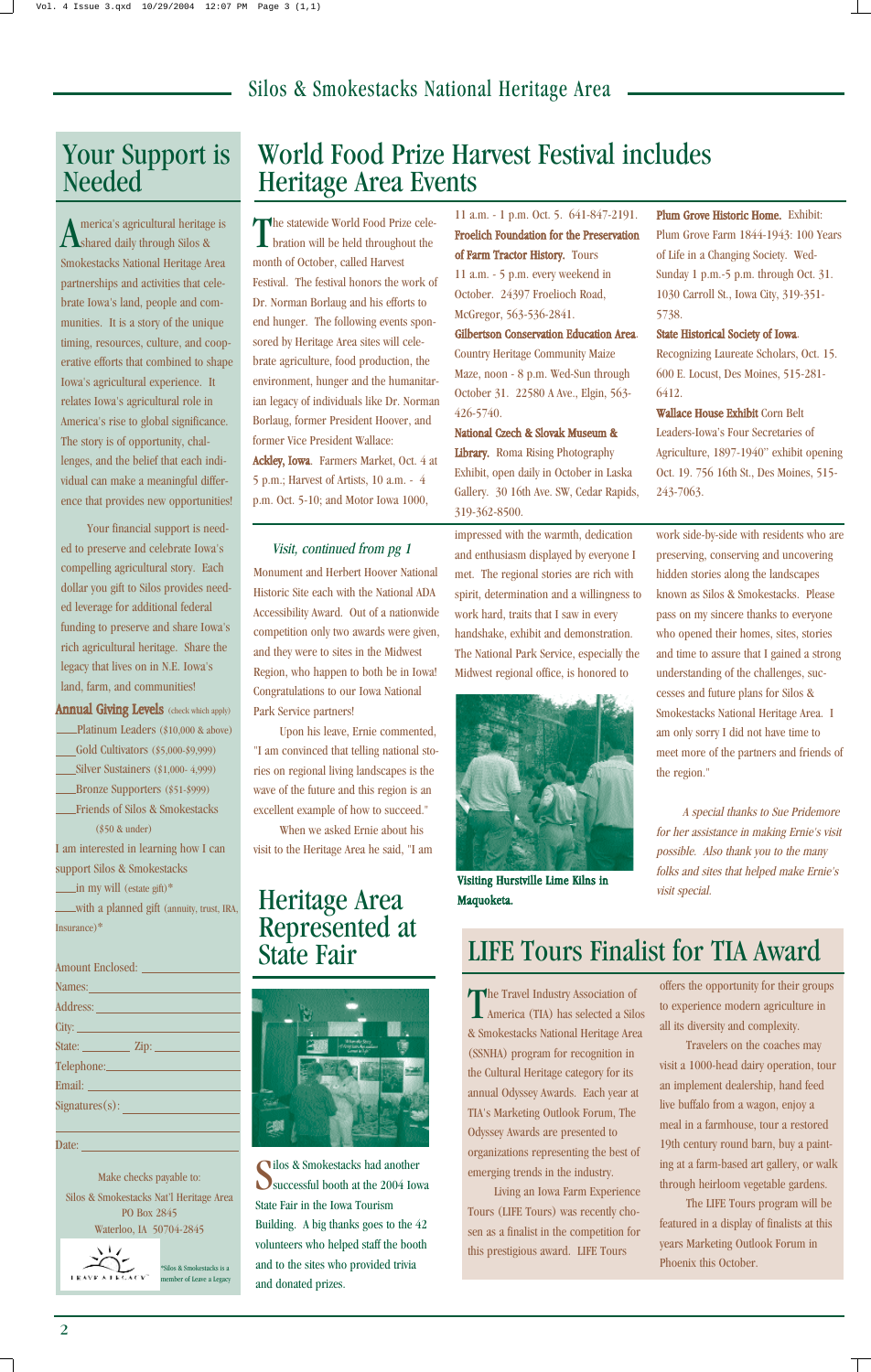209 West 5th Street |Suite E Post Office Box 2845 Waterloo, Iowa 50704-2845



The Newsletter is published by Silos & Smokestacks National Heritage Area. Please contact Candy Streed, Editor, at (319) 234-4567 or email at cstreed@silosandsmokestacks.org to submit story ideas.

*Check out Silos & Smokestacks on the web at:* www.silosandsmokestacks.org **Ruby Triplett, Chair**<br>Community Leader, Moline, IL

**Bob Casterton, Vice Chair**<br>Farmer/Retired Engineer, John Deere Product<br>Engineering Center, Readlyn

**Josef Vich, Treasurer**<br>President & CEO, Community National Bank, Waterloo

**Patty Judge**<br>Iowa Secretary of Agriculture IDALS Susan Judkins

Director of Government Affairs, Iowa League of Cities **Ambassador Ken Quinn**<br>President, World Food Prize Foundation



os & Smokestacks National

Dave DeVault, Secretary<br>Manufacturing Manager, John Deere Waterloo Works, Waterloo

Terry Branstad Former Iowa Governor, President & CEO, Des Moines University

**Ross Christensen**<br>Christensen, Christensen, Bigelow, Day

**Willard Jenkins**<br>Iowa House of Representatives

**Jerry Enzler**<br>Executive Director, National Mississippi River Museum & Aquarium, Dubuque

**Robert Gunderson**<br>Retired President, Whink Products Co., Eldora

**Jen Holtkamp**<br>Communications Director, Iowa Pork Producers<br>Association, Clive

**Jim Hosch**<br>Clayton Co. Extension Service, Elkader

Robert Ray Former Iowa Governor, Ray Enterprises

**Neal Smith**<br>Former US Congressman, Attorney at Law

Wythe Willey Attorney, Wythe Willey Law Office

Mary Ellen Warren imunity Leader, Waterloo

Jodi Verbraken inistrative Assistant

Jim Erb, Past Chair Mayor, Charles City

Bettsey Barhorst President, Hawkeye Community College, Waterloo

The Silos & Smokestacks National Heritage Area has revised its Paraman Management and Action Plan and is available for final comment. he Silos & Smokestacks National Heritage Area has revised its Partnership

> Fred Kirschenmann Executive Director, Leopold Center, Ames

**Steve Sukup**<br>Vice President, Sukup Manufacturing Company,<br>Sheffield

**Wade Wagner**<br>Parks Commissioner, Cedar Rapids

**Bob Neymeyer**<br>Public Historian, Parkersburg

Robert Cole ISU Extension, Mason City

**Phyllis Ewing, Chair**<br>Effigy Mounds National Monument, Waukon

**Kathy Gourley**<br>State Historical Society of Iowa, Des Moines

**Geoffrey Grimes**<br>StruXture Architects, Waterloo

**Lanny Haldy**<br>Amana Heritage Society, Amana

**Phil Hemesath**<br>Farm Bureau District 1, Calmar

**Warren Johnson**<br>Limestone Bluffs Resource Conservation &<br>Development, Maquoketa

Steven Kolbach Dillman Equipment Inc., Harpers Ferry

Samuel Lankford University of Northern Iowa, Cedar Falls

Rod Marlatt Fayette Co. Conservation/Country Heritage Community, Elgin

Sandi Yoder Living History Farms, Urbandale

Don Short Executive Director

Candy Streed Program and Marketing Director

Mary F. Wallace Brown Resource Development Director

Carol Klein<br>Finance and Office Manager

Peter Jorgensen<br>Group Tour Manager

Emily Nauman Program Assistant Intern

Leadership Advisors

Board of Trustees

# Partnership Panel

**Billie Bailey, Vice Chair**<br>Grout Museum District, Waterloo

Staff

# New Trustees Named



### Dates to Remember...

October 15, 2004 - Postmarked 2004 SSNHA Partner Site Applications Due

October 17-20, 2004 - Iowa Tourism Conference, Cedar Rapids

October 20, 2004 - Trustee Meeting

November 1, 2004 - Postmarked 2004 SSNHA Grant Applications Due

November 30, 2004 - How to Create a Seamless Guided Tour Workshop (see pg. 2)

Watch the next Newsletter for information on the Silos & Smokestacks Conference planned for Spring 2005!



Jim Hosch Clayton County Extension Service

Jen Holtkamp Iowa Pork Producers



Fred Kirschenmann Leopold Center

The Management Plan is a document to guide the Heritage Area in achieving its mission to preserve and tell the story of American Agriculture and its global significance through partnerships and activities that celebrate the land, people and communities of the area.

The final draft is available at the Silos & Smokestacks office, 209 W. 5th St., Mezzanine Level, downtown Waterloo. All comments must be made in writing and received by November 1, 2004.

### Partnership Management Plan Available For Comment